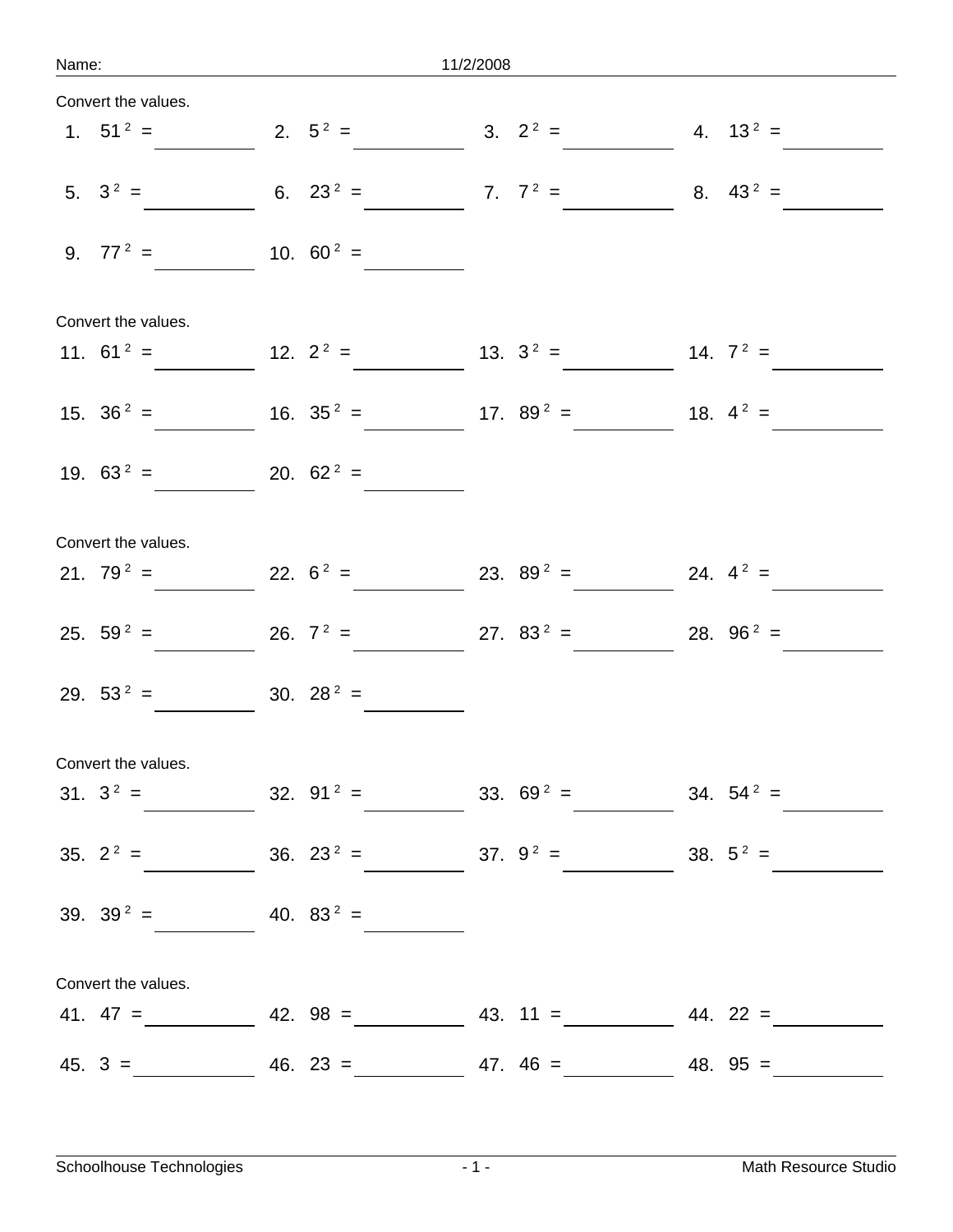|                                   |                       | Name: 11/2/2008 |                                                                              |  |  |
|-----------------------------------|-----------------------|-----------------|------------------------------------------------------------------------------|--|--|
|                                   |                       |                 |                                                                              |  |  |
| Convert the values.               |                       |                 |                                                                              |  |  |
|                                   |                       |                 |                                                                              |  |  |
|                                   |                       |                 |                                                                              |  |  |
|                                   | 59. $52 =$ 60. $80 =$ |                 |                                                                              |  |  |
| Convert the values.               |                       |                 |                                                                              |  |  |
|                                   |                       |                 |                                                                              |  |  |
|                                   |                       |                 |                                                                              |  |  |
|                                   |                       |                 |                                                                              |  |  |
| Calculate the root of each value. |                       |                 |                                                                              |  |  |
|                                   |                       |                 |                                                                              |  |  |
|                                   |                       |                 |                                                                              |  |  |
|                                   |                       |                 |                                                                              |  |  |
| Calculate the root of each value. |                       |                 |                                                                              |  |  |
|                                   |                       |                 |                                                                              |  |  |
|                                   |                       |                 | 85. $\sqrt{256}$ = 86. $\sqrt{9}$ = 87. $\sqrt{4}$ = 88. $\sqrt{324}$ = 9.1. |  |  |
|                                   |                       |                 |                                                                              |  |  |
| Calculate the root of each value. |                       |                 |                                                                              |  |  |
|                                   |                       |                 | 91. $\sqrt{4} =$ 92. $\sqrt{16} =$ 93. $\sqrt{1} =$ 94. $\sqrt{361} =$ 91.   |  |  |
|                                   |                       |                 |                                                                              |  |  |
|                                   |                       |                 |                                                                              |  |  |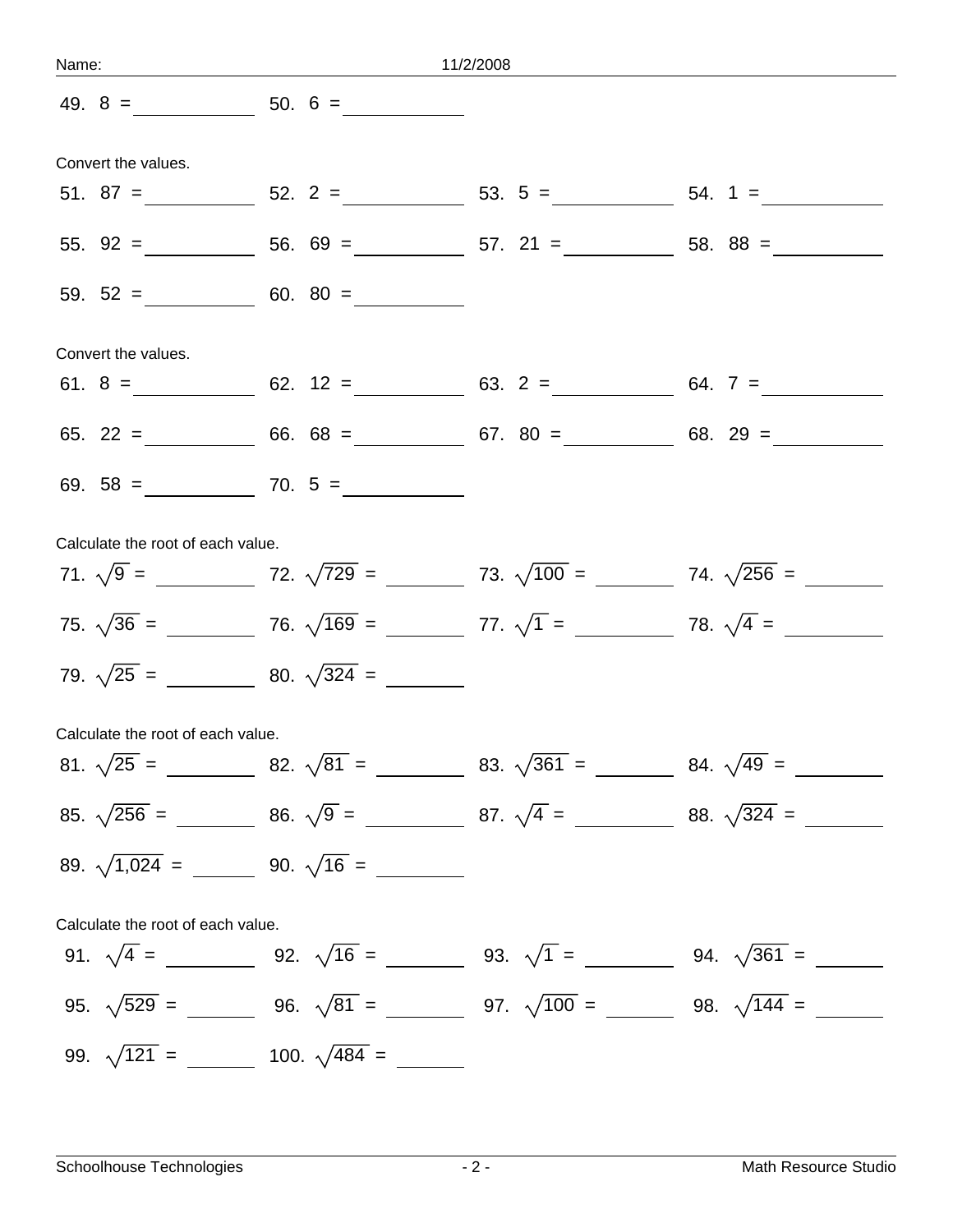| Provide the scientific notation for each value. |  |
|-------------------------------------------------|--|
|                                                 |  |
|                                                 |  |
|                                                 |  |
|                                                 |  |
|                                                 |  |
| Provide the scientific notation for each value. |  |
|                                                 |  |
|                                                 |  |
|                                                 |  |
|                                                 |  |
|                                                 |  |
| Provide the scientific notation for each value. |  |
|                                                 |  |
| 123. $1.2 \times 10^4 = 124. 2.1 \times 10^3 =$ |  |
|                                                 |  |
|                                                 |  |
|                                                 |  |
|                                                 |  |
| Provide the scientific notation for each value. |  |
|                                                 |  |
|                                                 |  |